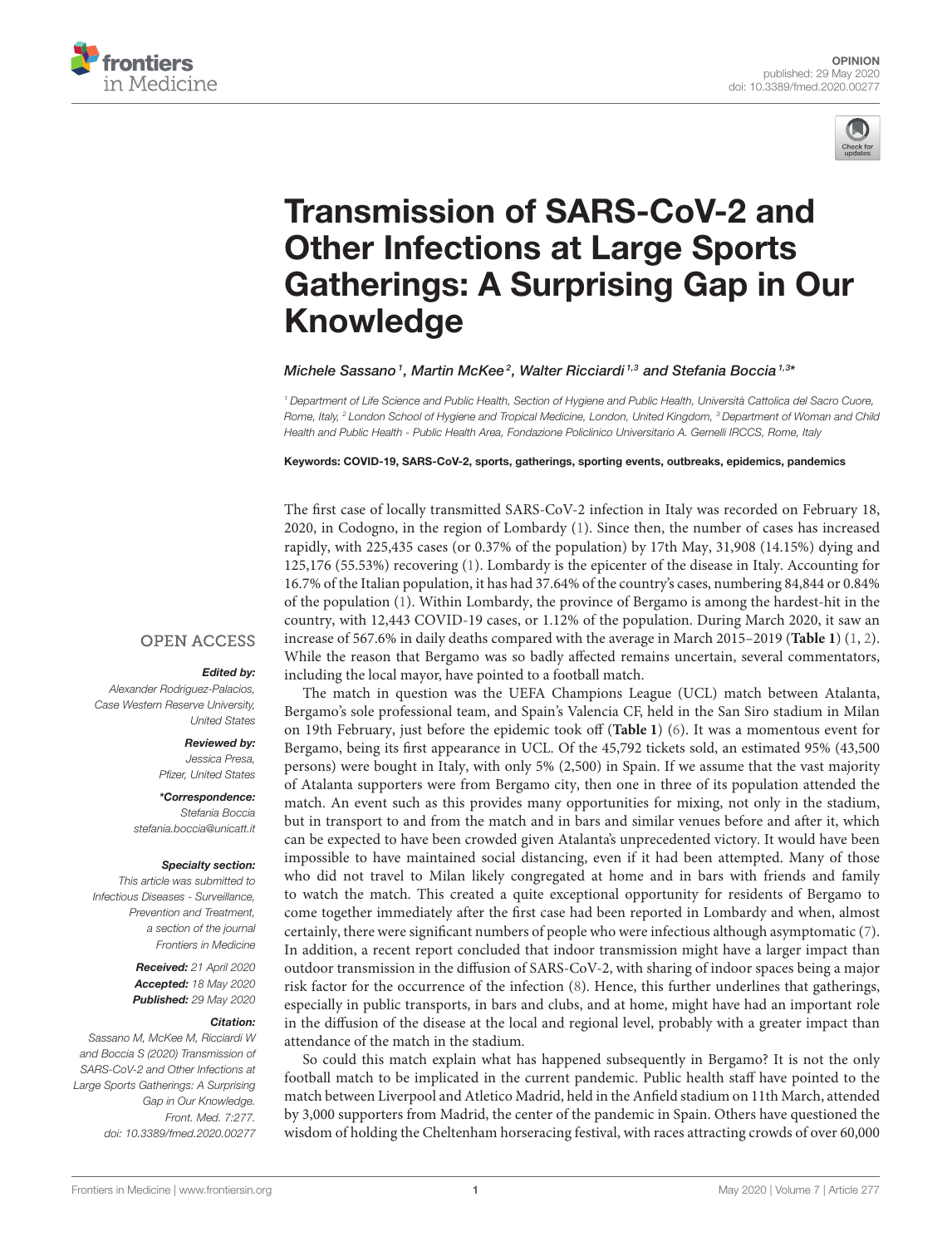| Area     | Three weeks later (March 11, 2020) |                          | Six weeks later (March 31, 2020) |                     | <b>March 2020</b>                                                               |
|----------|------------------------------------|--------------------------|----------------------------------|---------------------|---------------------------------------------------------------------------------|
|          | Cases                              | Deaths (% of cases)      | Cases                            | Deaths (% of cases) | Change in daily deaths<br>compared with the average<br>value on March 2015-2019 |
| Italy    | 12,462                             | 827 (6.6%)               | 105,792                          | 12,428 (11.7%)      | $+49.4%$                                                                        |
| Lombardy | 7.280                              | 617 (8.5%)               | 43,208                           | 7,199 (16.7%)       | $+186.5%$                                                                       |
| Bergamo  | 815. ا                             | $\overline{\phantom{a}}$ | 8,803                            | $2,060*$ (23.4%)    | $+567.6%$                                                                       |
|          |                                    |                          |                                  |                     |                                                                                 |

<span id="page-1-0"></span>TABLE 1 | Number of cases and deaths due to Covid-19 in Italy, Lombardy, and province of Bergamo in the weeks after Atalanta-Valencia CF football match held on 19th February. [\(2](#page-2-1)[–5\)](#page-2-5).

\*Number reported by local media as recognized by authorities.

people. SARS-CoV-2 hotspots have also been linked to parties and festivals, such as Mardi Gras in New Orleans, a part on Bondi Beach, and a carnival in Heinsberg, Germany, all events that have much in common with large sports events.

To answer this question we can look to the literature on outbreaks associated with mass gatherings. However, as one recent review notes [\(9\)](#page-2-6), this almost entirely considers large religious gatherings, and especially the Hajj which brings over two million people from across the world to Mecca each year. A smaller number of reports describe outbreaks associated with festivals. In both, as might be expected, there have been a number of outbreaks of both gastrointestinal and respiratory infections, measles being the most commonly reported. There are, in contrast, many fewer reports of outbreaks associated with sporting events, again mostly clusters of measles. This conclusion is supported by an earlier systematic review examining reports of respiratory disease outbreaks associated with mass gatherings in the United States, which only found one arising from a sporting event [\(10\)](#page-2-7). This was an outbreak of measles linked to a participant from abroad in a multi-day youth sporting event. There were no outbreaks associated with single day events. The authors emphasized the importance of close social contact as a risk factor for the transmission of airborne infections.

This paucity of reports is surprising, since those attending are often crowded together, with communal singing providing an important opportunity for exhaled viruses to spread. Thus, it is difficult to avoid the conclusion that transmission of airborne infectious agents at sporting events is substantially under-recognized.

Returning to Italian football, this time there has been an acceptance, even if hesitant, of the need to take action. Initially, Italian matches were played behind closed doors. However, it was not until 10th March that the decision to stop them completely was taken, when the number of COVID-19 cases and deaths in Italy were already 10,149, and 631, respectively [\(11\)](#page-2-8). On the same day, the first football player in Italy tested positive for SARS-CoV-2.

Looking ahead, while countries differ in the details of their emerging plans to lift restrictions, most recognize that any change will have to be gradual, looking at the specifics of different types of gatherings [\(12\)](#page-2-9). Given the scale of the financial interests involved, there will be tremendous pressure, not only from teams but also broadcasters and the many ancillary industries, to lift restrictions on football matches and other large sporting events such as horse racing or rugby as soon as there is any sign of the pandemic coming under control. Most politicians say they will be guided by the science but on this issue they face a challenge as the evidence is largely lacking. In these circumstances, it seems unwise to rush into lifting restrictions on these events and, when it happens, it should be accompanied by an intensive research effort to understand much better the mixing of people and, potentially, viruses that takes place in these circumstances, before, during, and after the matches.

Previous experience with mass gatherings held in Africa during the Ebola outbreak failed to find an association with increased transmission of the disease. However, this cannot be extrapolated to COVID-19 disease because of the different route of transmission and the high contagiousness of SARS-CoV-2 infection [\(13\)](#page-2-10).

If sports competitions are resumed in the near future, we strongly believe that all matches should be held behind closed doors, paying special attention to gatherings in crowded places that could potentially occur in the immediate vicinity of stadiums. Should this not be possible, we believe that the use of face coverings as a means of source control, while not a substitute for social distancing which anyway cannot be maintained at large gatherings, should be made mandatory for spectators, given recent evidence supporting their role in reducing the transmission of the infection [\(14,](#page-2-11) [15\)](#page-2-12). In addition, the implementation of intensified surveillance of those attending such events, at least for the immediate future, should be considered as a means of learning more about the dynamics of transmission of this disease and supporting tracking and containing infections [\(10,](#page-2-7) [16\)](#page-2-13).

## AUTHOR CONTRIBUTIONS

All authors contributed to creation and elaboration of the opinion article.